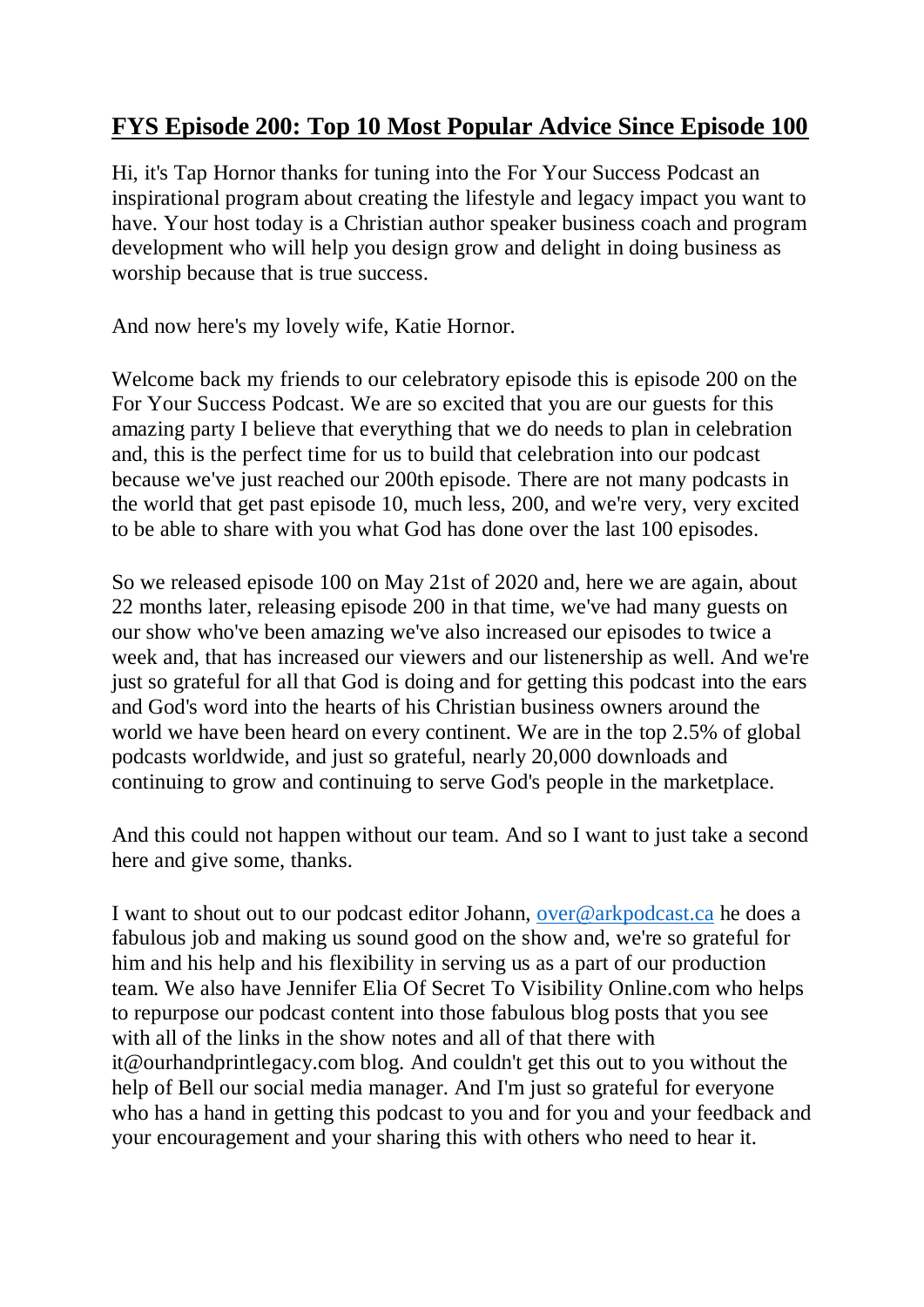It's so, so important that when you hear something you say something to someone else when it could be of help to them I want to just give you a big shout-out as well, and, thank you for sticking with us to episode 200. And we're just so, so grateful we'd love to have you write in and leave us your thoughts. What does the podcast mean to you? Is this your first time listening or your 200th time listening? Let us know. We would so appreciate hearing back from you, especially at this big milestone for our business, you know, in the last 22 months, since episode 100. We've also had some big things happen in our lives and our business and celebrating those today, along with sharing with you the top 10 episodes. And so we'll dive into some of those episodes in just a second, but in our business specifically, after we hit that 100 mark in 2020 was when God 5 exed our business.

And it has 5 exed extra opportunities, it has 5 exed the open doors, it has 5 exed our team it has done so much for us in just growing in God's timing right? God is never late. He's always on time and, that leads me to our top 10 episodes between 100 and 200. We're going to walk down through and give you a little synopsis of each of them, along with the links in the show notes so you can go back and listen. What have been the most popular episodes, the most popular messages that we've put out to you since episode 100, we're going to start at the bottom and work our way up to the top. Our most listened-to episodes and, I think you will be pleasantly surprised at the topics of some of these. This is technically a business podcast aimed at faith-based owners, of course, businesses, yet a lot of these themes are simply Bible principle encouragement and, it just speaks to the age that we're living in today. I think that we need to be surrounding ourselves with people who are giving truth, people who are giving positive thoughts and speaking life to us and, we need to, in turn, speak that life to others.

And so number 10, most popular since episode 100 was episode 148, entitled bigger than you and, so when things get crazy or discouraging in business it's important to maintain that perspective that this is bigger than you this is not just your business, it's your gift, it's your sacred duty. It's the way God is using you in a much bigger story of what he's doing in the history of the world right now and into the future. And so listen into that episode, 148, bigger than you for some special encouragement about the big picture story that God is working out in your life and in your business.

The number two most listened to since episode 100 was 155 choosing the best for this season the message of this episode was that you can do it all, but not all at the same time in every season on the road to success, you and I have choices that we have to make. And every, yes we say to one thing means that we are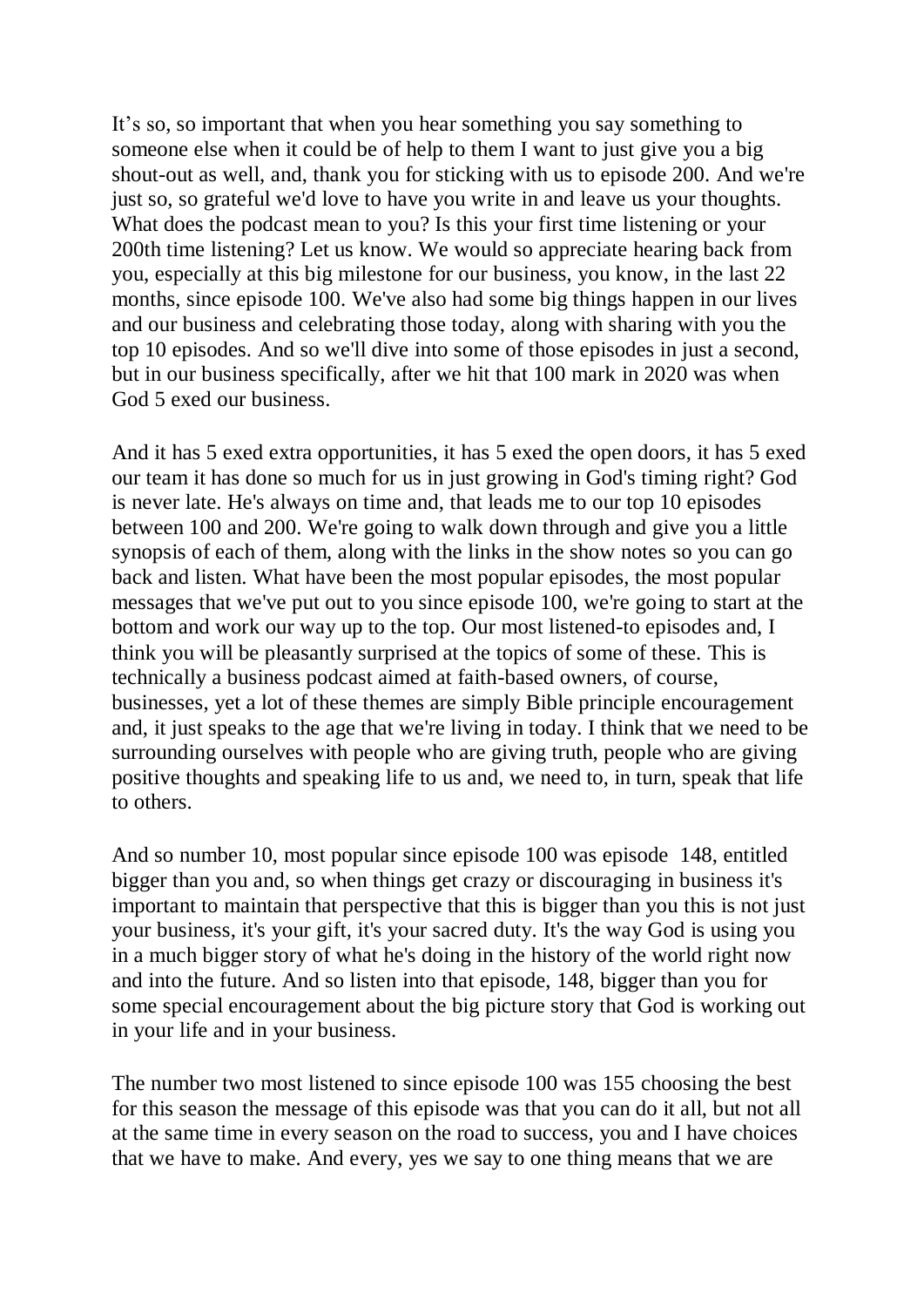pushing something down on the priority list and that's okay and it's necessary. And it's a part of the process. And in that episode 155, we took a look at how to choose the best over the good and how to say no guilt-free to the things that are not the best for us in this season. It's super, super important to be able to practice that and master the ability to choose the best for the moment in which God has you. So that was episode 155.

Moving on to number three on the list, episode 147, how to walk victoriously in business, this one, we specifically talked about being prepared for trials, because contrary to what a lot of people preach God doesn't promise easy he promises to walk with us. Right? And so we must be prepared for the trials that are coming, another part of scripture says, be not surprised by the trials that befall you we need to recognize that God is with us in the trial and that he's already won. And so we can walk as a victor today at this moment because of that truth. And so go back and listen to episode 147 especially, if you are walking in a trial today, it will be encouraging to you.

Then number four is celebration necessary episode 152 if you would be successful, you must regularly and intentionally take stock of your blessings, which is what we're doing today, by the way, celebrating. We need to regularly acknowledge and celebrate even the smallest wins because our creator God is active in every one of them and celebrating what he has done is key to our continued growth and our ongoing hope for what he's going to accomplish in the future. And so celebration necessary episode 152, which was helping us figure out how to build a pattern of celebration into our lives and our businesses so that we can constantly be recognizing and be grateful for what God has done and allowed us to accomplish in our lives.

Then the number five most listened to episodes since 100 was episode 146 God's provision for his vision, stepping into the vision that God gives you does not mean you will have all the answers. Okay, it does not mean that you are ready to act and trust in the vision. It does mean that you are ready to act and trust in the vision God gives. Listening to that episode, 146 to find out how God provides for what he designs and how to walk confidently in the gracious favor of God. It is a hugely encouraging episode number 146.

Then number six on the list was episode 102, making sales not feel dirty and, it surprised me how much this episode resonated with our audience. Number six out of the top 10 listened to since episode 100 so that tells you something and, this one talked about how if you're struggling to understand the idea of serving by selling or that you can sell and serve at the same time that we were diving into that in a world where a lot of people look at sales as something icky or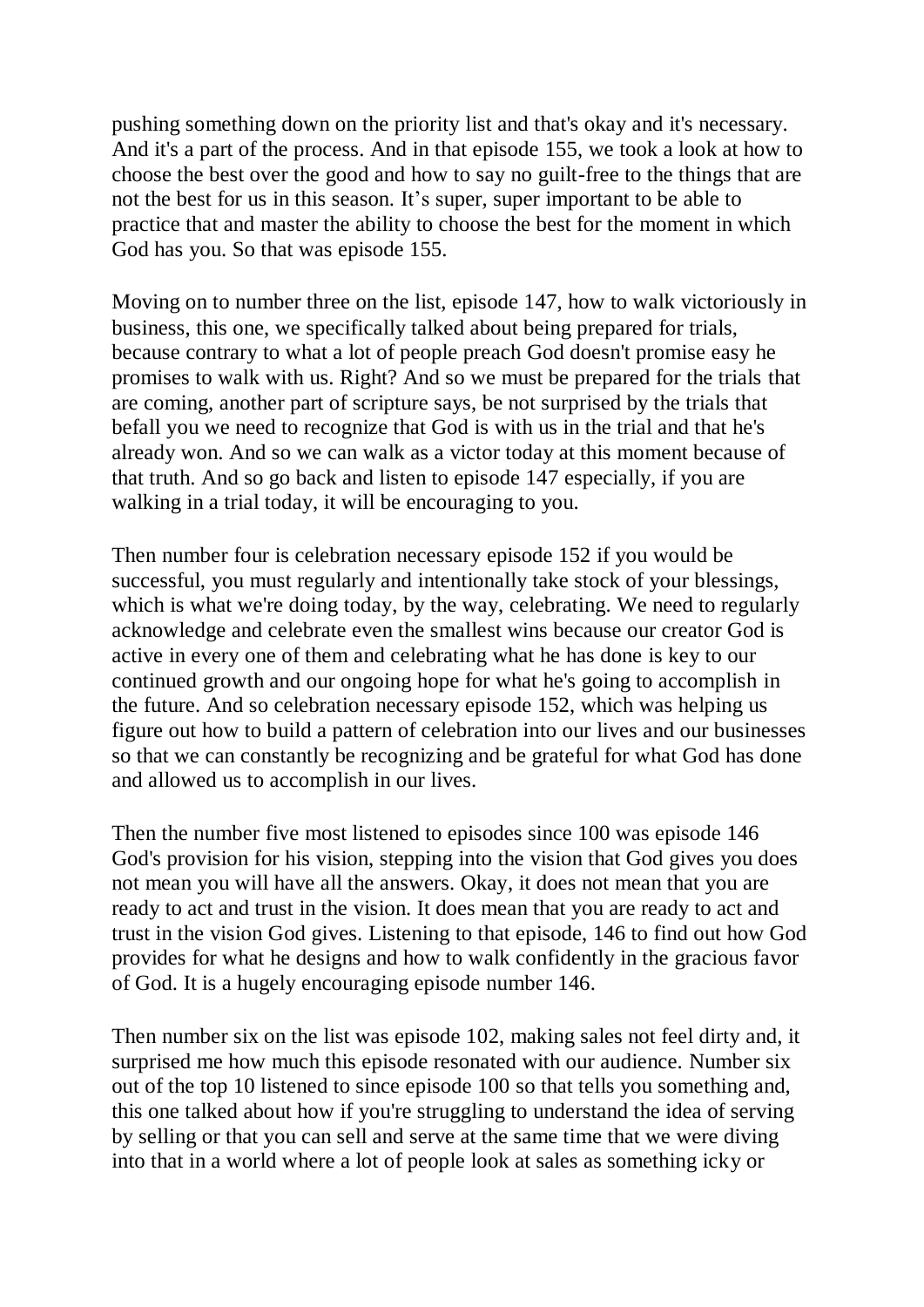weird or awkward. You can find a way to serve as you sell and really to sell by serving your people. And that episode 102 dove into that topic and gave you some practical tips for certain. In a way that does not make you feel dirty or icky when you're selling your products and courses.

Then number seven was episode 151 first division and then enrollment. And here again, we're talking about the vision. God gave you the vision, not the people around you we call me the chief visionary officer of our business because I'm the one who has the vision. My husband is more of an implementer and integrator. I'm more of a visionary and I have to be able to communicate that vision and enroll others in the vision to get them on board with doing their part. I've got to see it first you and your business have to see it first. And then you've got to go and enroll others in the vision for the work to be done because we can't do this on our own. And so listen into that episode, 151 to figure out how you can embrace your vision and then enroll others in the vision God has given you because doing the impossible in community honors God.

Number three on the list was the power of belief, In episode 149 God often qualifies those he's called in the process of doing the work and, often we have the power and the know-how to do it, but we just haven't started because we need someone to see in us what we can't see for ourselves. So we need somebody to say, I believe in you, you can do this and, so episode 149, the power of belief was all about surrounding yourself with those who will believe in you, who will believe in what you are doing. Believe in the vision God has given you and, it spoke also to the fact that you need to believe in what God is doing through your people. You both need a champion and you need to be a champion and a cheerleader for your people as well.

And then number two of the top 10, most listened to episodes since 100 was episode 101, actually, how to be authentically you in business? And this was the one where we were questioning can my message make a difference right now in the craziness of all of this? How can I authentically blend my faith in my business, in the face of so much chaos and uncertainty? And this I think now nearly 2 years later is just as appropriate as it was when it was published because we are still in the midst of a chaotic world. We are still asking, how can I be authentically me in business? How do I blend my faith not in a way that's obnoxious, not in an offensive way, but in a way that is true to how God made me and what he's asked of me to do?

And so that episode 101 dove into the steps to authentically blend that faith, who you are into what you do, what you've been called to do in the world.